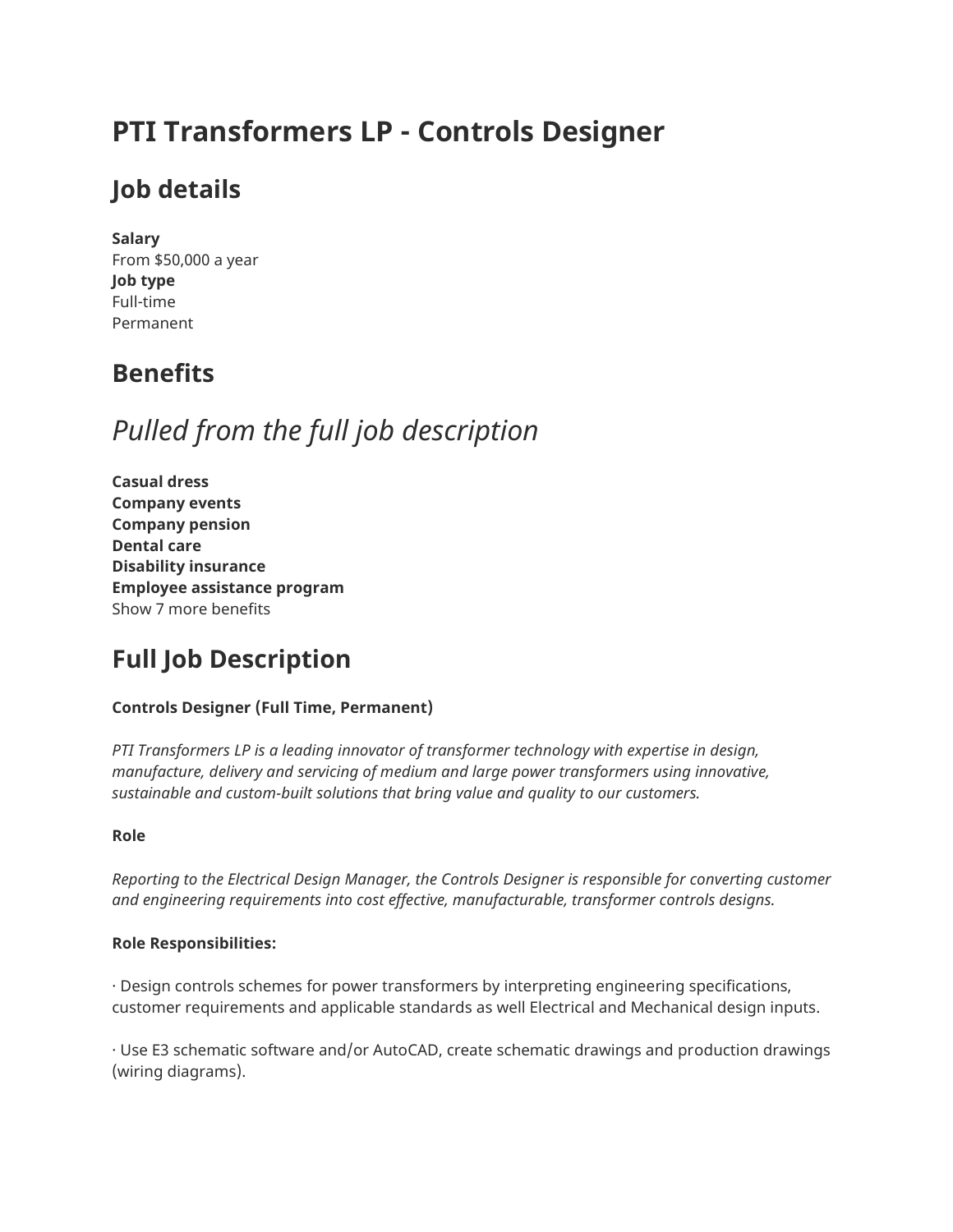· Make calculations as required by the design to correctly size the control equipment and select appropriate components to be used.

- · Generate a Bill of Materials and order material requirements in SAP.
- · Update drawing and BOM based on customer, supplier, and shop revisions.
- · Monitor units in production and perform inspections as necessary
- · Generate quotations for controls designs based on customer specifications
- · Coordinate/communicate with suppliers for any technical issues
- · Contribute to improvement projects within the Engineering Department

· Other departmental operation and administrative duties or projects as assigned by the Manager, Electrical Design.

#### **Qualifications/Skills/Job Requirements:**

· Diploma in Electrical Engineering Technology

· Possess or working towards CET (Certified Engineering Technologist) designation would be an asset

- · Experience in design/controls design for large power systems would be an asset
- · Excellent organization skills and time management skills
- · Ability to work independently and in a team environment
- · Ability to communicate effectively with all levels in the organization
- · Proficiency in Microsoft Office (Word, Excel)

· Computer proficiency (E3 schematic or similar control design software/Microsoft Office).

PTI Transformers LP is an equal opportunity employer. We celebrate diversity and are committed to creating an inclusive environment for all employees. PTI Transformers takes seriously its obligations under the applicable provincial legislation and will provide accommodations to job applicants needing assistance.

**Applicants must be willing to complete a background check and reference check. Only those selected for the next steps will be contacted.**

**Here's a sample of the many benefits PTI Transformers employees enjoy:**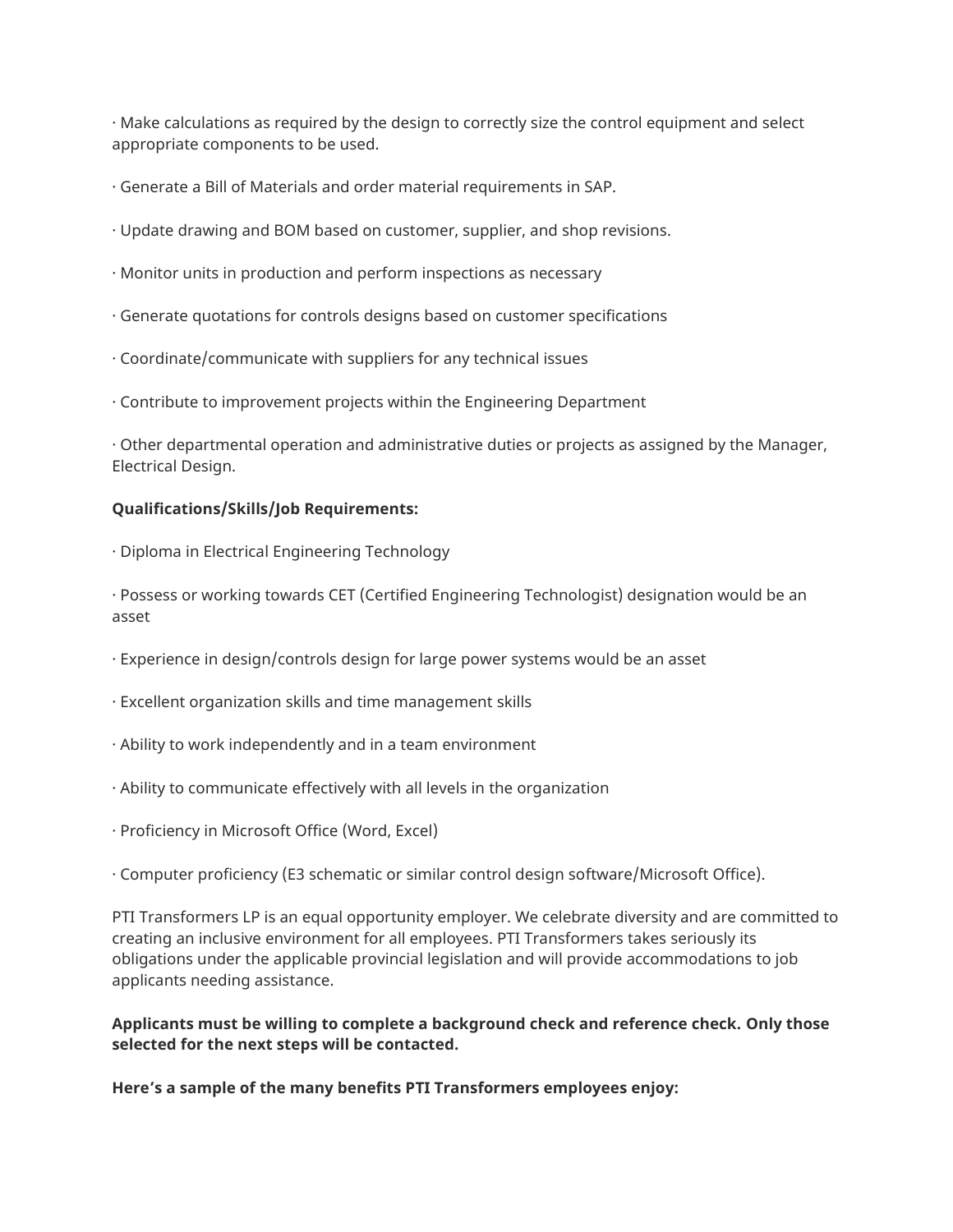Comprehensive, Employer Paid Flexible Benefits including Health and Dental, Health Care Spending Accounts **Short-Term and Long-Term Disability** Pension Plan **Disability** Life Insurance **Company Pension Plan** Optional Group RRSP or TFSA **Employee Assistance Program** Free on-site parking **Employee appreciation events**

Job Types: Full-time, Permanent

Salary: From \$50,000.00 per year

#### Additional pay:

• Overtime pay

#### Benefits:

- Casual dress
- Company events
- Company pension
- Dental care
- Disability insurance
- Employee assistance program
- Extended health care
- Flexible schedule
- Life insurance
- On-site parking
- Paid time off
- Store discount
- Vision care

#### Schedule:

- 8 hour shift
- Monday to Friday
- Overtime

#### Education:

• AEC / DEP or Skilled Trade Certificate (required)

#### Experience:

- design controls: 1 year (preferred)
- E3 schematic software: 1 year (preferred)

Expected start date: 2022-07-04